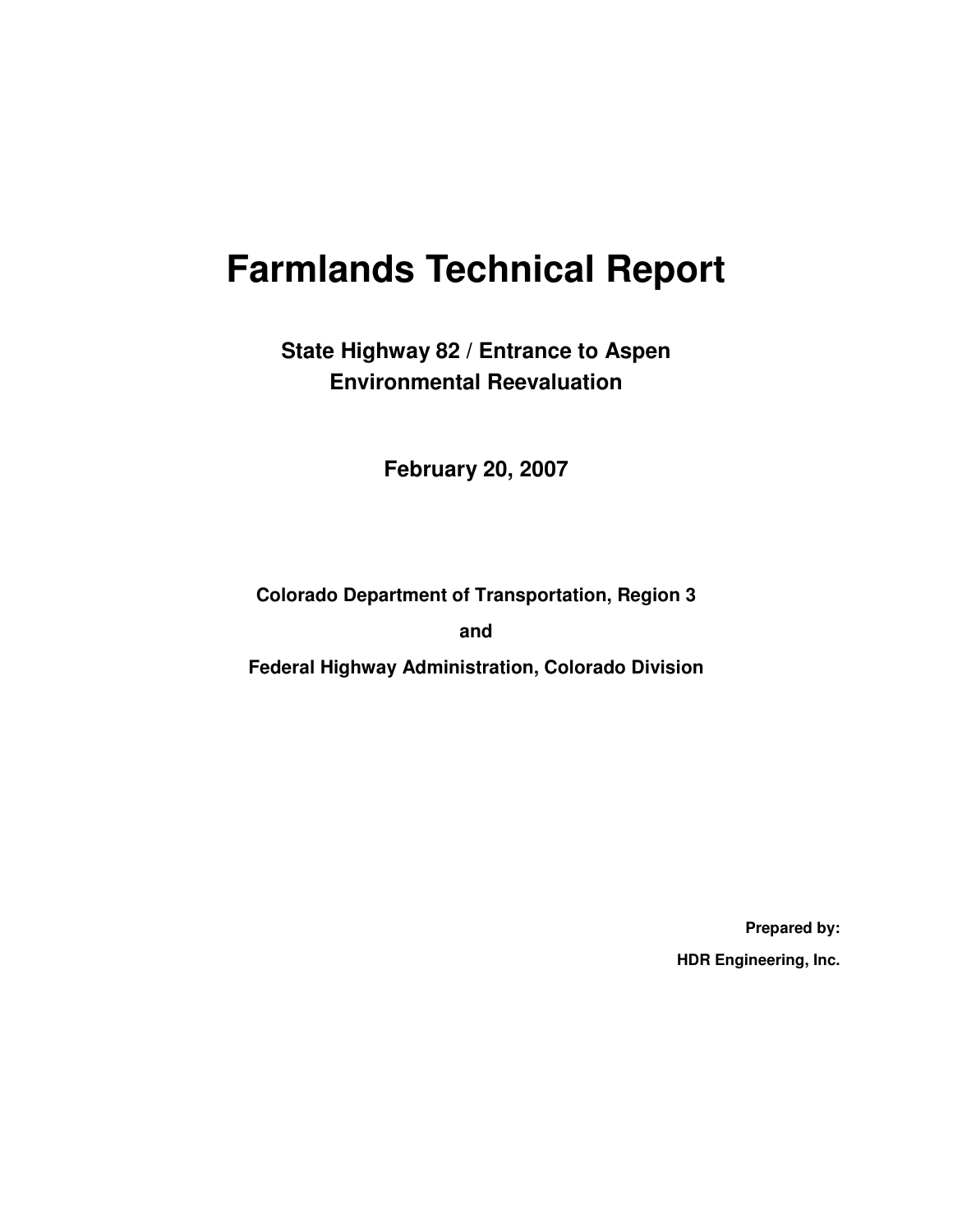#### **Contents**

| 1.0        |  |
|------------|--|
| 1.1        |  |
| 1.2        |  |
| 1.3        |  |
| <b>2.0</b> |  |
| 2.1        |  |
| 2.2        |  |
| 3.0        |  |
| 4.0        |  |
| 5.0        |  |
| 6.0        |  |
| 7.0        |  |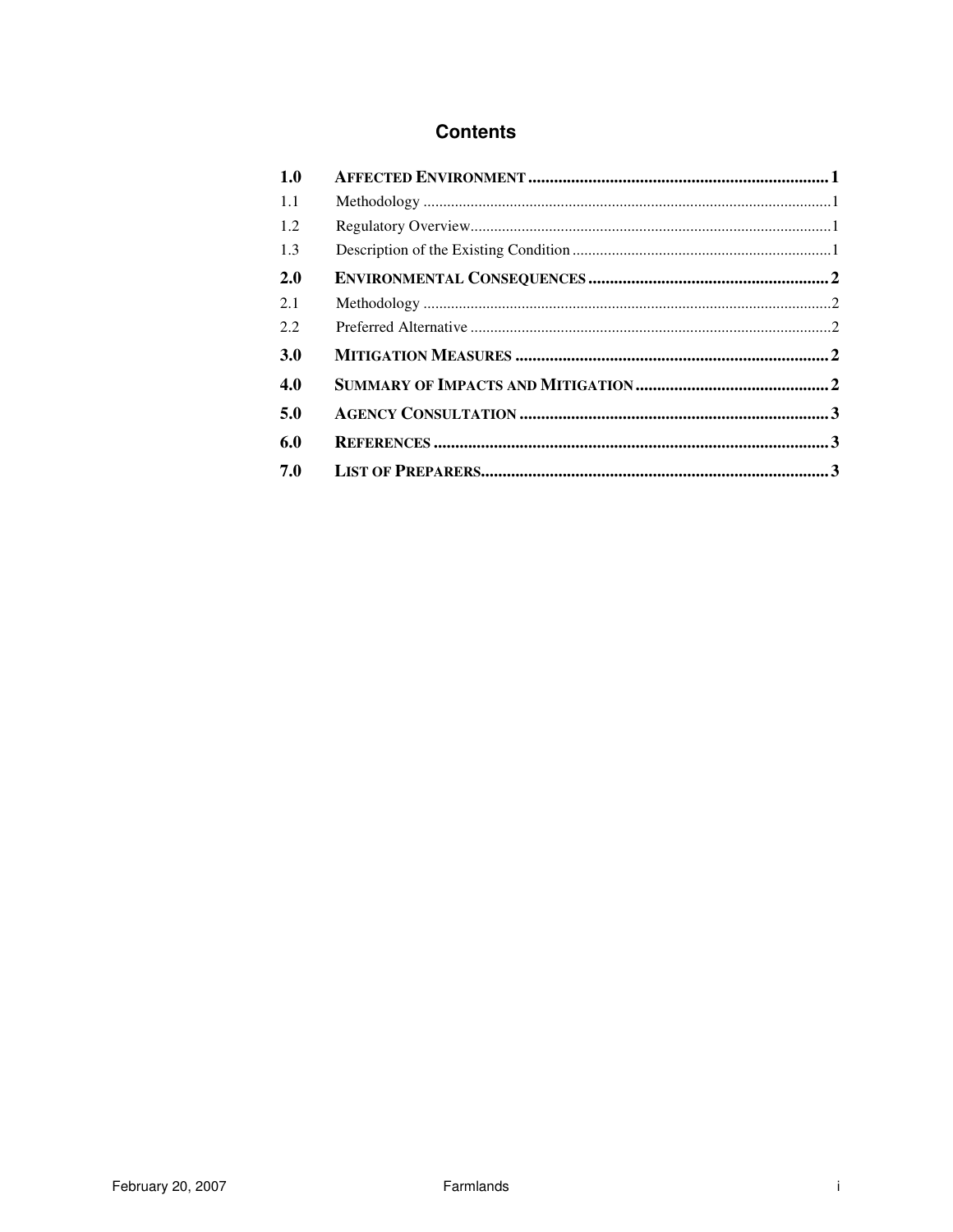# **1.0 Affected Environment**

This report provides a reevaluation of farmlands resources presented in the 1997 State Highway 82 Entrance to Aspen Final Environmental Impact Statement (FEIS) as they relate to the Preferred Alternative selected in the 1998 Record of Decision.

### **1.1 Methodology**

The Natural Resources Conservation Service (NRCS) soil survey for the area was reviewed to confirm the presence or absence of federally-defined prime and unique farmlands in the project area (NRCS, 2006). Pitkin County was also contacted to confirm the presence or absence of locally protected farmlands.

### **1.2 Regulatory Overview**

There have been no changes in regulatory requirements for farmlands since publication of the 1997 FEIS (page IV-69 and IV-70).

### **1.3 Description of the Existing Condition**

There are no federally protected prime or unique farmlands in the project area (NRCS, 2006). The Pitkin County Planning Office confirmed that there are no "Valued Agricultural Lands" in the project corridor (Clarke, 2006). Therefore, there are no locally protected farmlands in the project area.

Two components of the Preferred Alternative have been constructed since the publication of the FEIS and ROD: (1) Owl Creek Road and West Buttermilk Road have been relocated to create a new, signalized intersection with State Highway 82 near the Buttermilk Ski Area; and (2) the roundabout at the Maroon Creek Road intersection has been completed.

In addition, the Maroon Creek Bridge Replacement Project is currently under construction, scheduled for completion by spring of 2008. This project is being constructed as a bridge replacement without any increase in roadway capacity. However, it will accommodate the Entrance to Aspen Preferred Alternative in the future by removing the center median and re-striping for two general-purpose lanes and two exclusive bus lanes (see the Introduction to the Technical Report Volume for more detail).

The intersection of Truscott Drive and State Highway 82 was completed in 2001. While this intersection is not part of the Entrance to Aspen Project, its configuration accommodates the alignment for the east approach to the Maroon Creek Bridge Replacement Project.

A transportation easement across the Marolt-Thomas Open Space was conveyed from the City of Aspen to CDOT in August of 2002, as part of land exchange and mitigation agreements between CDOT and the City of Aspen and Pitkin County. (Refer to Appendix A and B in the 1998 Record of Decision for details of the open space conveyance agreements and mitigation commitments.)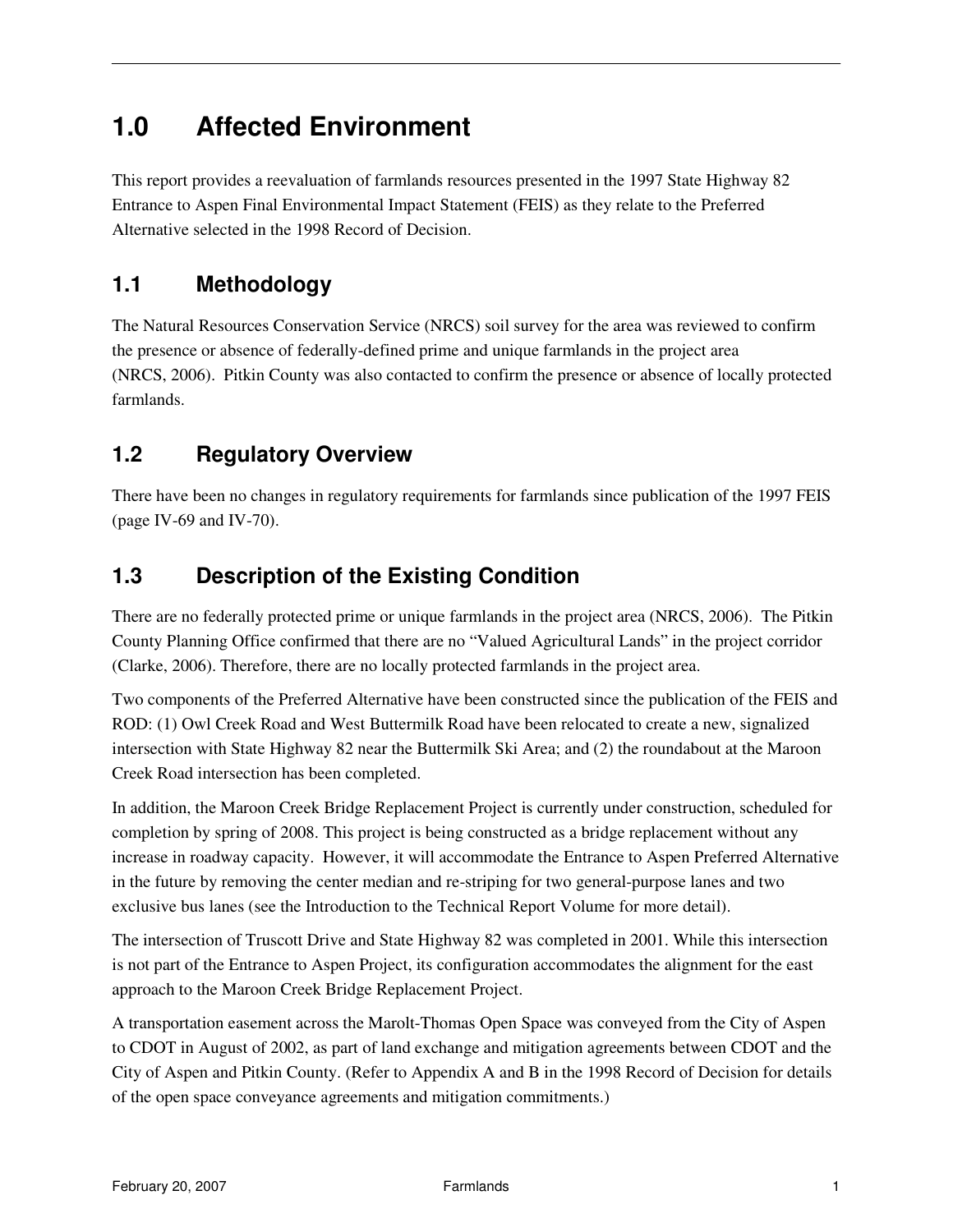# **2.0 Environmental Consequences**

#### **2.1 Methodology**

The current farmland conditions in the project area were compared to the conditions (pages IV-69 to IV-70) and impacts (page V-45) reported in the FEIS. For prime, unique and locally protected farmlands, there were no changes observed in the existing conditions that would alter the impacts reported in the FEIS; therefore, no additional impact analysis was necessary.

#### **2.2 Preferred Alternative**

The farmland impacts in the project area have not changed from those described on page V-45 in the 1997 FEIS. These consist of potential impacts to irrigation systems during highway construction.

Based on existing conditions in the study area, there is no evidence of any project-related impact on irrigation systems from the previous intersection or roundabout construction.

### **3.0 Mitigation Measures**

Mitigation measures described on page VI-5 in the 1997 FEIS have been implemented for components for the Preferred Alternative already constructed and would be implemented during construction of future components. The measures are considered adequate to minimize impacts to agricultural lands in the project area. Impacts and mitigation measures are summarized below in Section 4.0

### **4.0 Summary of Impacts and Mitigation**

Impacts are summarized below in Table 4-1 as identified in both the FEIS and this reevaluation. Mitigation measures listed in the table are those from the 1998 ROD, unless additional measures are noted as being required due to findings of the reevaluation.

| Topic     | <b>FEIS Impact</b> | <b>Reevaluation Impacts</b> | <b>Mitigation Measures</b>                                                                                    |
|-----------|--------------------|-----------------------------|---------------------------------------------------------------------------------------------------------------|
| Farmlands | None identified    | No change                   | Any existing irrigation<br>systems impacted due to<br>highway construction will be<br>relocated and replaced. |

| Table 4-1 |                                            |  |  |  |  |  |  |
|-----------|--------------------------------------------|--|--|--|--|--|--|
|           | Summary of Impacts and Mitigation Measures |  |  |  |  |  |  |